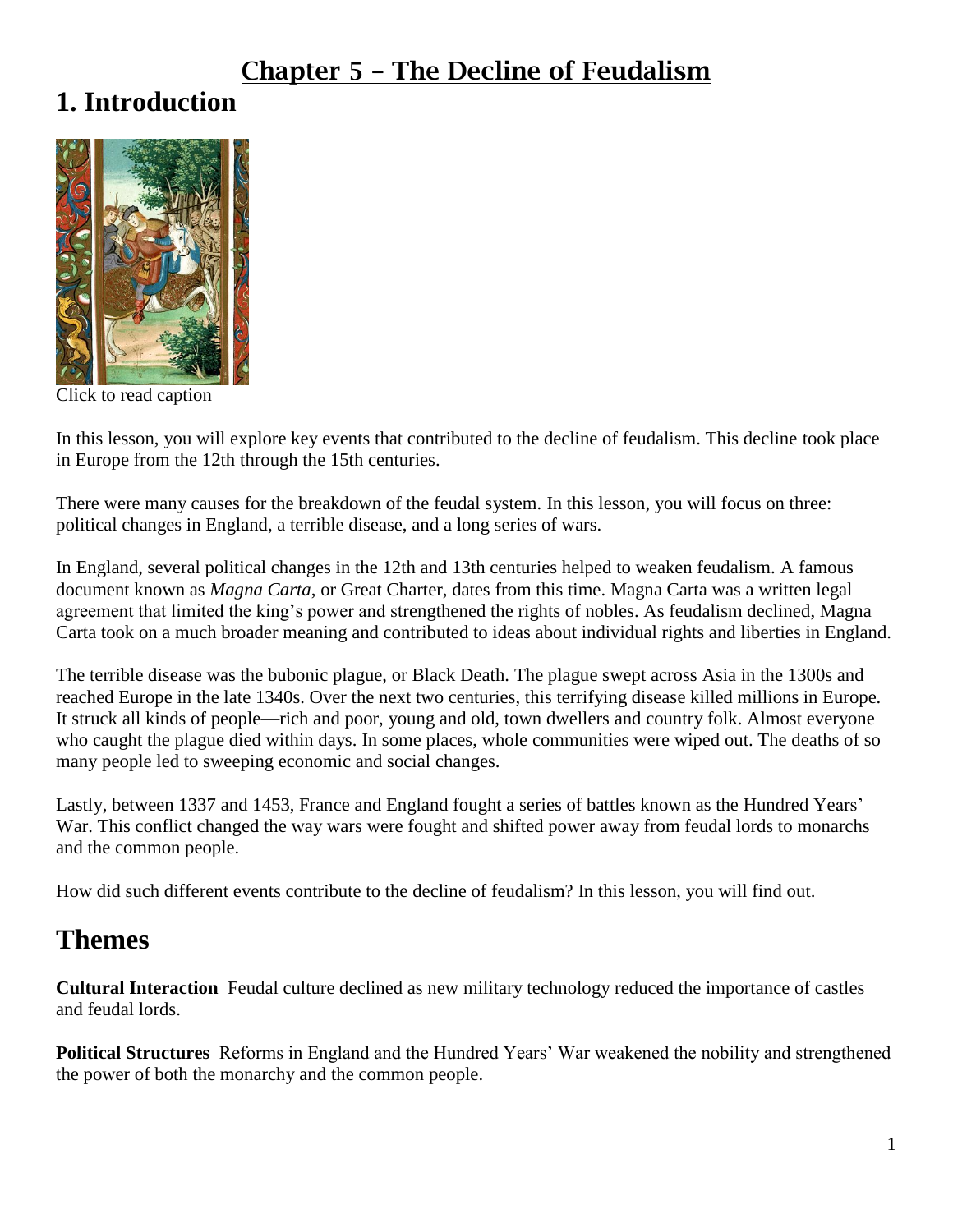**Economic Structures** The plague caused trade and commerce to slow, and the feudal model of agricultural production was undermined as peasants gained greater opportunities.

**Social Structures** The hierarchical structures of feudal society were challenged by war and disease as the common people gained influence throughout this period.

**Human-Environment Interaction** The bubonic plague spread from Asia to western Europe and caused mass death along the way.

# **2. Political Developments in England**

There were many reasons for the decline of feudalism in Europe. In one country, England, political developments during the 12th and 13th centuries helped to weaken feudalism. The story begins with King Henry II, who reigned from 1154 to 1189.

**Henry II's Legal Reforms** Henry made legal reform a central concern of his reign. For example, he insisted that a jury formally accuse a person of a serious crime. Cases were then tried before a royal judge. In theory, people could no longer simply be jailed or executed for no legal reason. There also had to be a court trial. These reforms strengthened the power of royal courts at the expense of feudal lords.



Click to read caption

Henry's effort to strengthen royal authority led to a serious conflict with the Catholic Church. In the year 1164, Henry issued the Constitutions of Clarendon, a document that he said spelled out the king's traditional rights. Among them was the right to try clergy accused of serious crimes in royal courts, rather than in Church courts.

Henry's action led to a long, bitter quarrel with his friend, Thomas Becket, the archbishop of Canterbury. In 1170, four knights, perhaps seeking the king's favor, killed Becket in front of the main altar of Canterbury Cathedral. The cathedral and Becket's tomb soon became a popular destination for pilgrimages. In 1173, the Catholic Church proclaimed him a saint. Still, most of the Constitutions of Clarendon remained in force.

**King John and Magna Carta** In 1199, Henry's youngest son, John, became king of England. John soon made powerful enemies by losing most of the lands the English had controlled in France. He also taxed his barons heavily and ignored their traditional rights, arresting opponents at will. In addition, John quarreled with the Catholic Church and collected large amounts of money from its properties.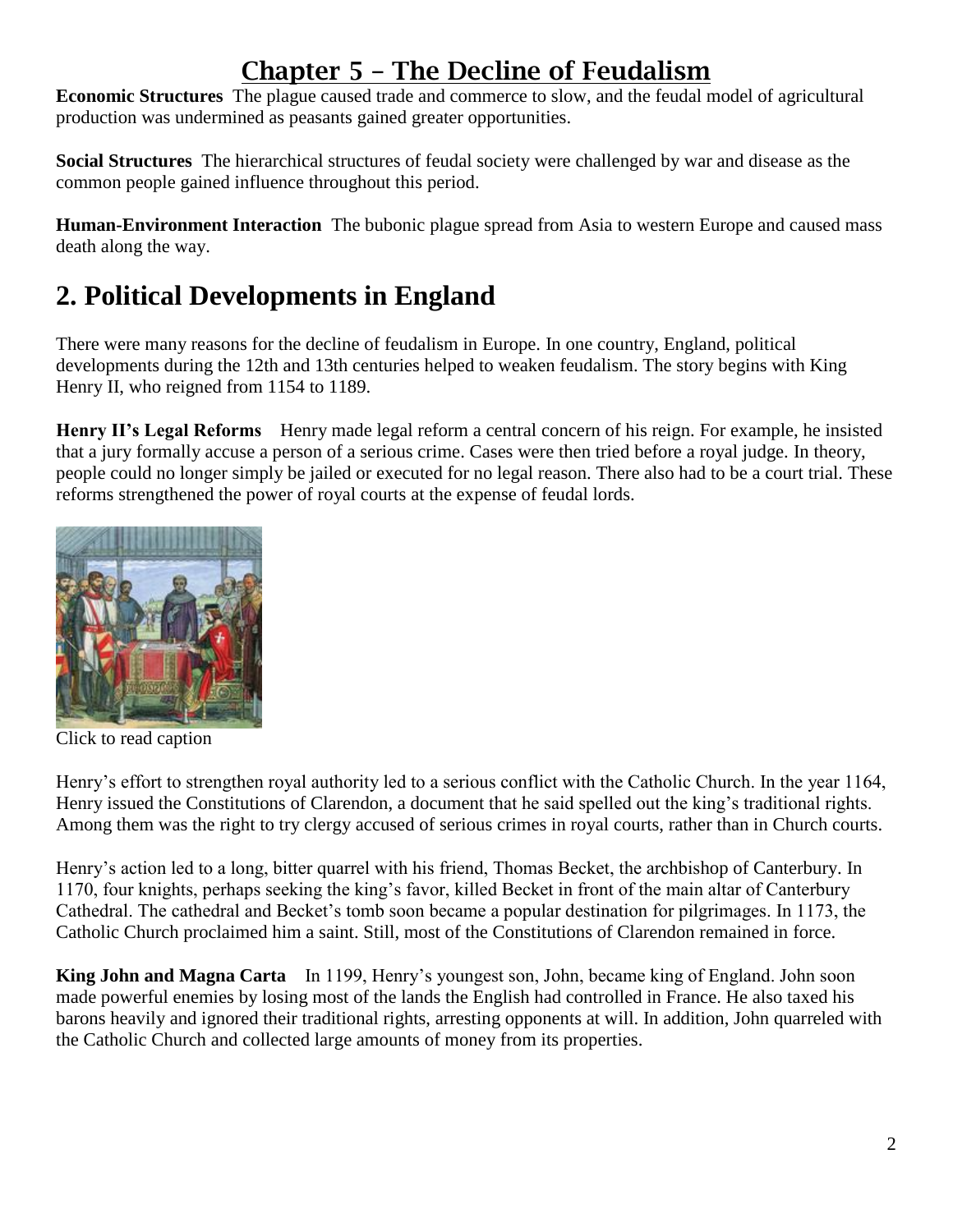In June 1215, angry nobles forced a meeting with King John in a meadow called Runnymede, beside the River Thames, outside of London. There, they insisted that John put his seal on a document called **Magna Carta** which means "Great Charter" in Latin.

Magna Carta was an agreement between the nobles and the monarch. The nobles agreed that the monarch could continue to rule. For his part, King John agreed to observe common law and the traditional rights of the nobles and the Church. For example, he promised to consult the nobles and the Church archbishops and bishops before imposing special taxes. He also agreed that "no free man" could be jailed except by the lawful judgment of his peers or by the law of the land. This idea eventually developed into a key part of English common law known as **habeas corpus** (HAY-be-us KOR-pus).



Click to read caption

In many ways, Magna Carta only protected the rights and privileges of nobles. However, as time passed, the English people came to regard it as one of the foundations of their rights and liberties.

**King Edward I and the Model Parliament** In 1295, Edward I, King John's grandson, took a major step toward including more people in government. Edward called together a governing body called the **Model Parliament**. It included commoners and lower-ranking clergy, as well as high-level Church officials and nobles.

**The Impact of Political Developments in England** These political changes contributed to the decline of feudalism in two ways. Some of the changes strengthened royal authority at the expense of the nobles. Others weakened feudalism by eventually shifting some power to the common people.

Magna Carta established the idea of rights and liberties that even a monarch cannot violate. It also affirmed that monarchs should rule with the advice of the governed. Henry II's legal reforms strengthened English common law and the role of judges and juries. Finally, Edward I's Model Parliament gave a voice in government to common people, as well as to nobles. All these ideas formed the basis for the development of modern democratic institutions.

### **3. The Bubonic Plague**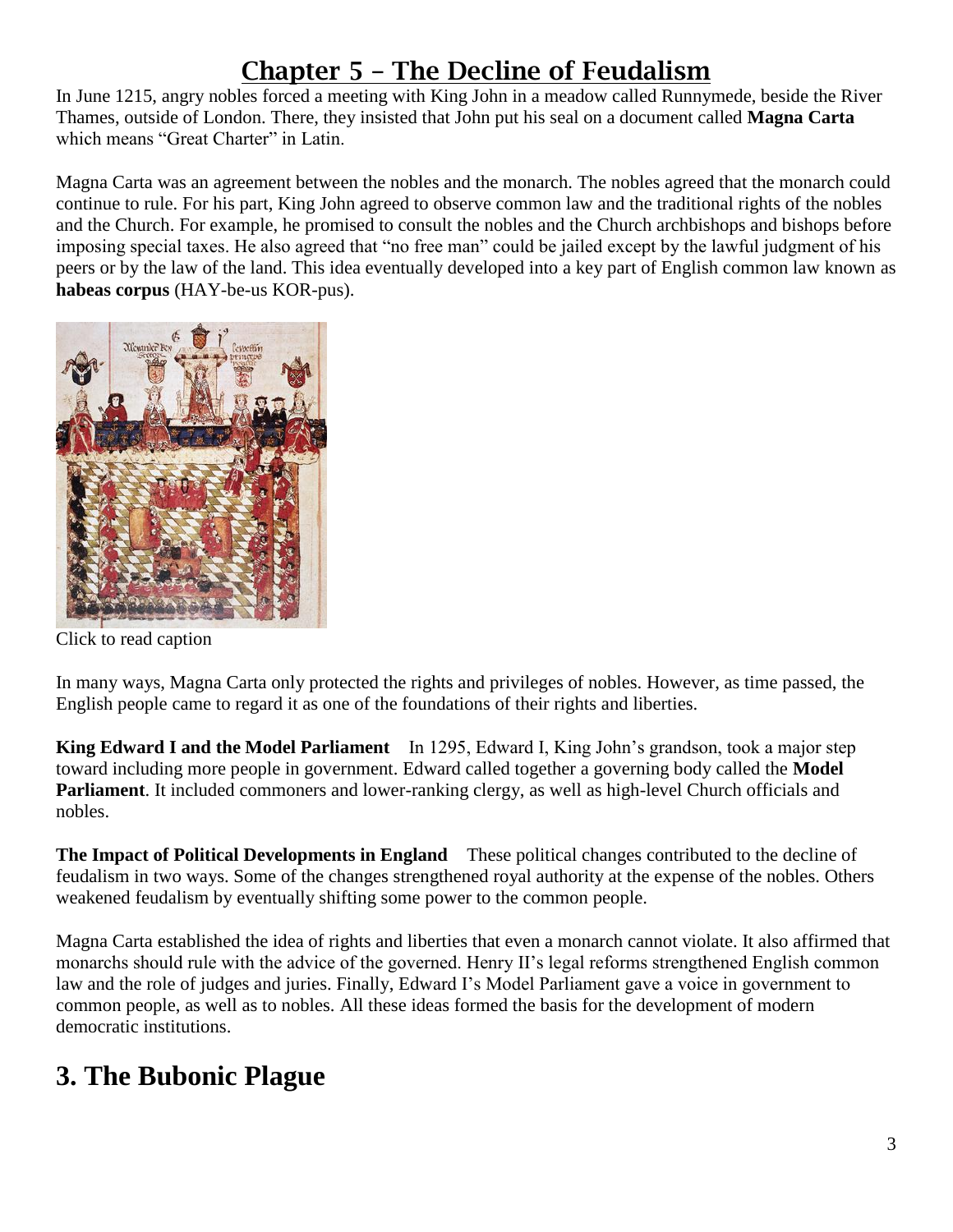You have learned how political developments in England helped to weaken feudalism in that country. Another reason for the decline of feudalism was the **bubonic plague** which affected all of Europe. The bubonic plague first struck Europe from 1346 to 1351. It returned in waves that occurred about every decade into the 15th century, leaving major changes in its wake.

Historians think the plague began in Central Asia, possibly in China, and spread throughout China, India, the Middle East, and then Europe. The disease traveled from Central Asia to the Black Sea along the Silk Road (the main trade route between Asia and the Mediterranean Sea). It probably was carried to Italy on a ship. It then spread north and west, throughout the continent of Europe and to England.



Click to read caption

**The Black Death** Symptoms, or signs, of the plague included fever, vomiting, fierce coughing and sneezing fits, and egg-sized swellings or bumps, called *buboes*. The term "Black Death" probably came from these blackand-blue swellings that appeared on the skin of victims.

The dirty conditions in which people lived contributed significantly to the spread of the bubonic plague. The bacteria that cause the disease are carried by fleas that feed on the blood of infected rodents, such as rats. When the rats die, the fleas jump to other animals and people. During the Middle Ages, it was not unusual for people to go for many months without a change of clothing or a bath. Rats, covered with fleas, often roamed the floors of homes looking for food. City streets were filled with human waste, dead animals, and trash.

At the time, though, no one knew where the disease came from or how it spread. Terrified people falsely blamed the plague on everything from the positions of the planets to lepers and to Jews.

Persecution of the Jews did not begin with the plague. Prejudice against Jews had led the English government to order all Jews to leave the country in 1290. In France, the same thing happened in 1306 and again in 1394. But fear of the plague made matters worse. During the Black Death, many German cities ordered Jews to leave.



Click to read caption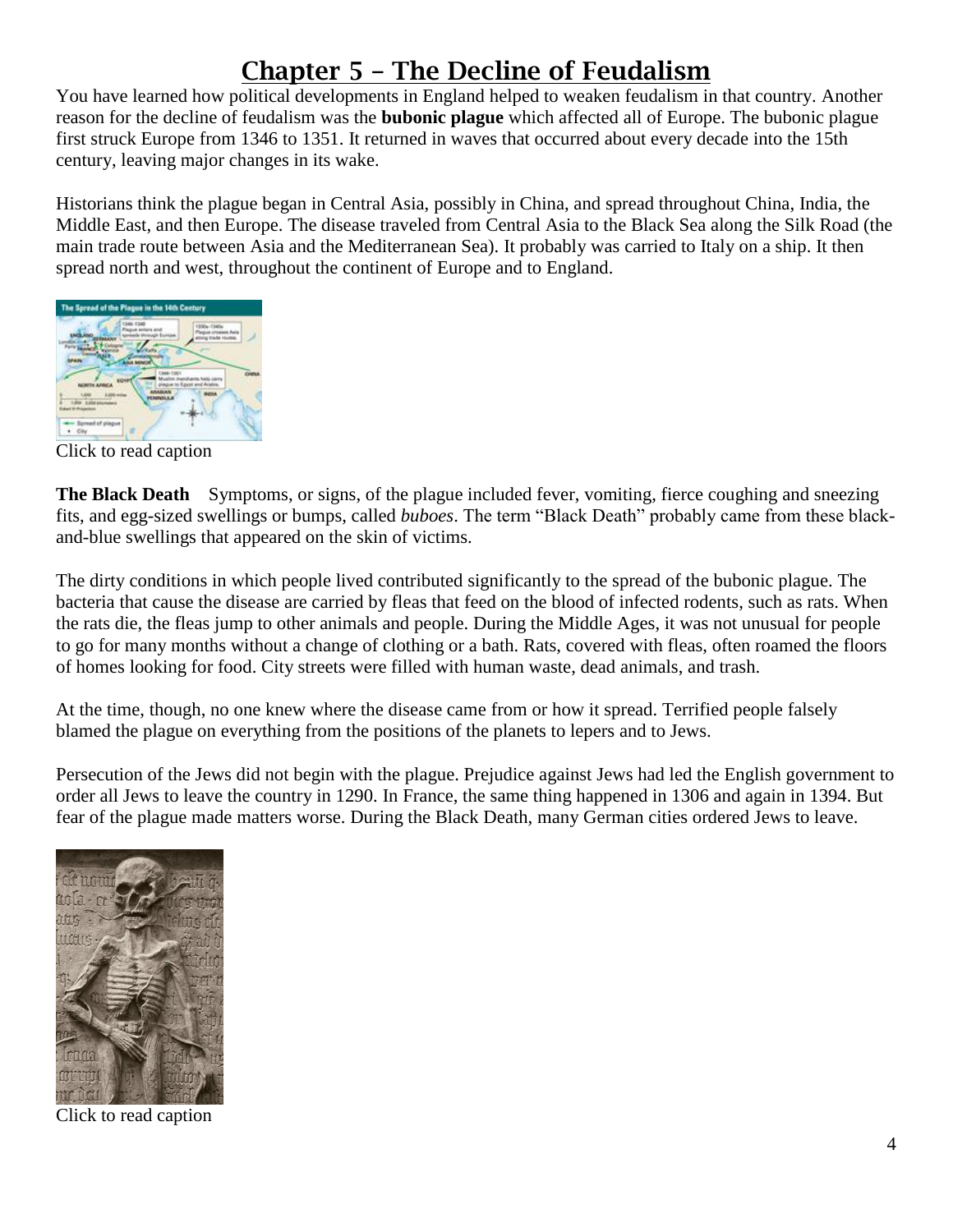**The Impact of the Plague** The plague took a terrible toll on the populations of Asia and Europe. China's population was reduced by nearly half between 1200 and 1393, probably because of the plague and famine. Travelers reported that dead bodies covered the ground in Central Asia and India.

Some historians estimate that 24 million Europeans died of the plague—about a third of the population. The deaths of so many people speeded changes in Europe's economic and social structure, which contributed to the decline of feudalism.

Trade and commerce slowed almost to a halt during the plague years. As Europe began to recover, the economy needed to be rebuilt. But it wouldn't be rebuilt in the same way, with feudal lords holding most of the power.

After the plague, there was a shift in power from nobles to the common people. One reason for this was a desperate need for workers because so many people had died. The workers who were left could, therefore, demand more money and more rights. In addition, many peasants and some serfs abandoned feudal manors and moved to towns and cities, seeking better opportunities. This led to a weakening of the manor system and a loss of power for feudal lords.

After the plague, a number of peasant rebellions broke out. When nobles tried to return things to how they had been, resentment exploded across Europe. There were peasant revolts in France, Flanders, England, Germany, Spain, and Italy.

The most famous of these revolts was the English Peasants' War in 1381. The English rebels succeeded in entering London and presenting their demands to the king, Richard II. The leader of the rebellion was killed, however, and after his death, the revolt lost momentum. Still, in most of Europe, the time was coming when serfdom would end.

# **4. The Hundred Years' War**

Between 1337 and 1453, England and France fought a series of battles for control over lands in France. Known as the **Hundred Years' War** this long conflict contributed to the erosion of feudalism in England and in France.

English monarchs had long claimed lands in France. This was because earlier English kings had actually been feudal lords over these French fiefs. French kings now disputed these claims. When Philip VI of France declared that the French fiefs of England's King Edward III were part of Philip's own realm, war broke out in France.

**Early English Successes** Despite often being outnumbered, the English won most of the early battles of the war. What happened at the Battle of Crécy (KRAY-see) shows why.

Two quite different armies faced each other at the French village of Crécy in 1346. The French had a feudal army that relied on horse-mounted knights. French knights wore heavy armor, and they could hardly move when they were not on horseback. Their weapons were swords and lances. Some of the infantry, or foot soldiers, used crossbows, which were effective only at short ranges.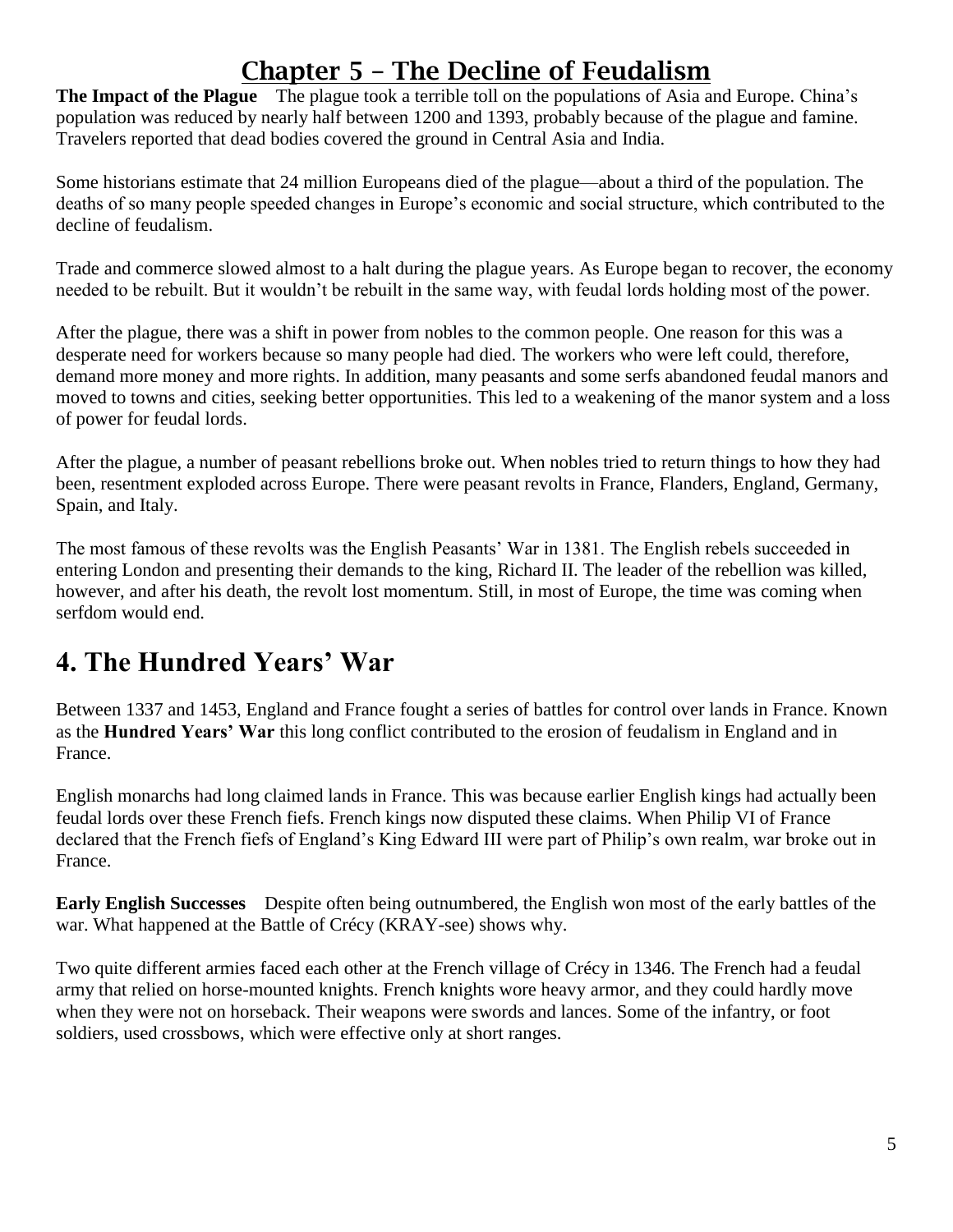

Click to read caption

In contrast, the English army was made up of lightly armored knights, foot soldiers, and archers armed with longbows. Some soldiers were recruited from the common people and paid to fight.

The longbow had many advantages over the crossbow. Larger arrows could be fired more quickly. The arrows flew farther, faster, and more accurately, and could pierce the armor of the time. At Crécy, the longbow helped the English defeat the much larger French force.

**The French Fight Back** The French slowly chipped away at the territory the English had won in the early years of the war. In 1415, after a long truce, English King Henry V again invaded France. This time, the English met with stronger resistance. One reason was that the French were now using more modern tactics. The French king was recruiting his army from commoners, paying them with money collected by taxes, just as the English did.

Another reason for increased French resistance was a new sense of national identity and unity. In part, the French were inspired by a 17-year-old peasant girl, known today as Joan of Arc. Joan claimed that she heard the voices of saints urging her to save France. Putting on a suit of armor, she went to fight.

In 1429, Joan led a French army to victory in the Battle of Orléans (OR-lay-uhn). The next year, the "Maid of Orléans" was captured by English allies. The English pushed certain Church leaders to accuse Joan of being a witch and a **heretic** and to burn her at the stake.

Joan of Arc's heroism changed the way many French men and women felt about their king and nation. Twentytwo years after Joan's death, the French finally drove the English out of France. Almost 500 years later, the Roman Catholic Church made Joan a saint.



Click to read caption